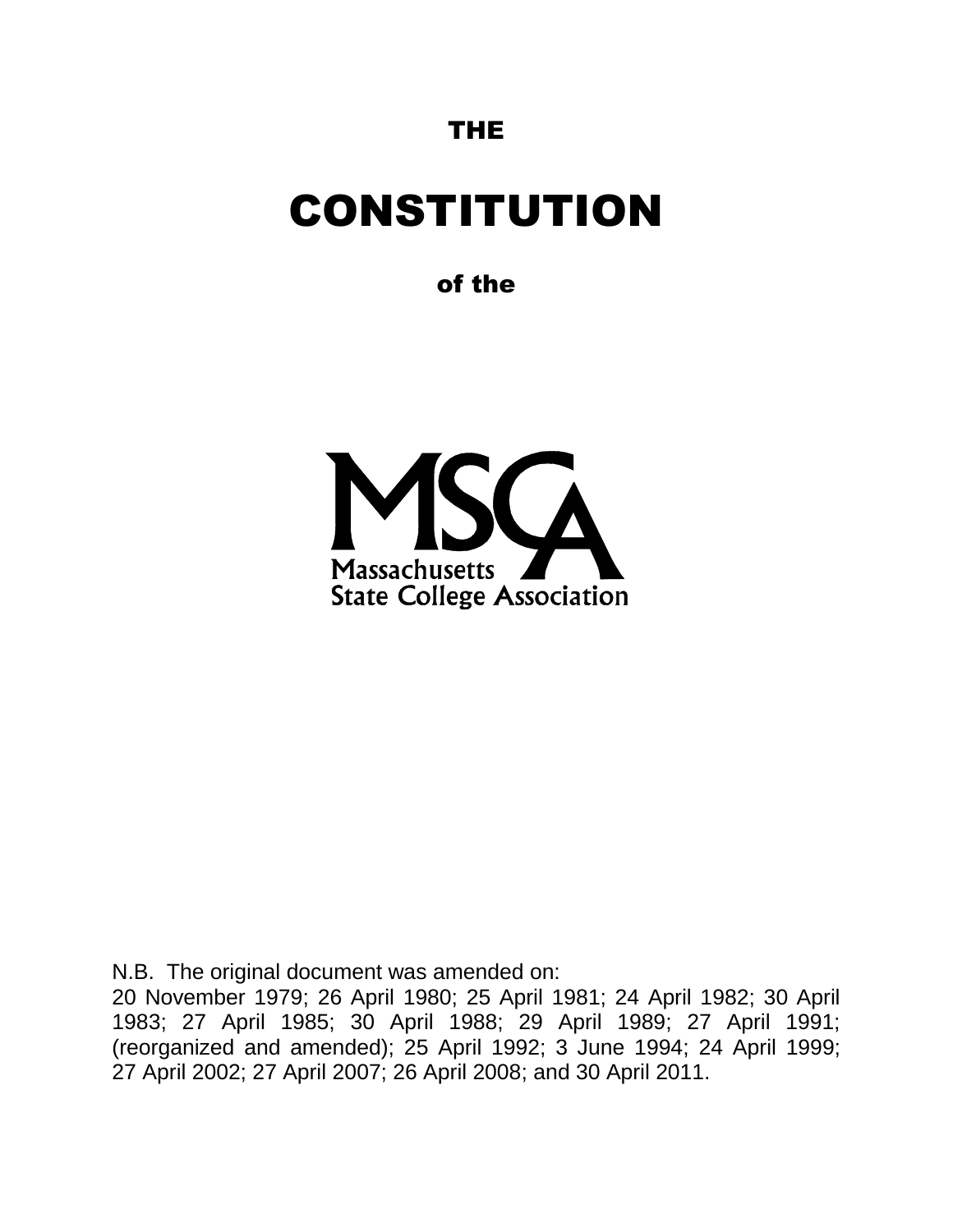## **TABLE OF CONTENTS**

| Article I.   | <b>Name</b>                       | $\overline{2}$ |
|--------------|-----------------------------------|----------------|
| Article II.  | Object                            | $\overline{2}$ |
| Article III. | <b>Members</b>                    | $\overline{2}$ |
| Article IV.  | <b>Officers and Elections</b>     | 3              |
| Article V.   | Delegate Assembly                 | 5              |
| Article VI.  | <b>Board of Directors</b>         | 6              |
| Article VII. | <b>Committee and Appointments</b> | $\overline{7}$ |
|              | Article VIII. Amendments          | 8              |
| Article IX.  | <b>Parliamentary Authority</b>    | 9              |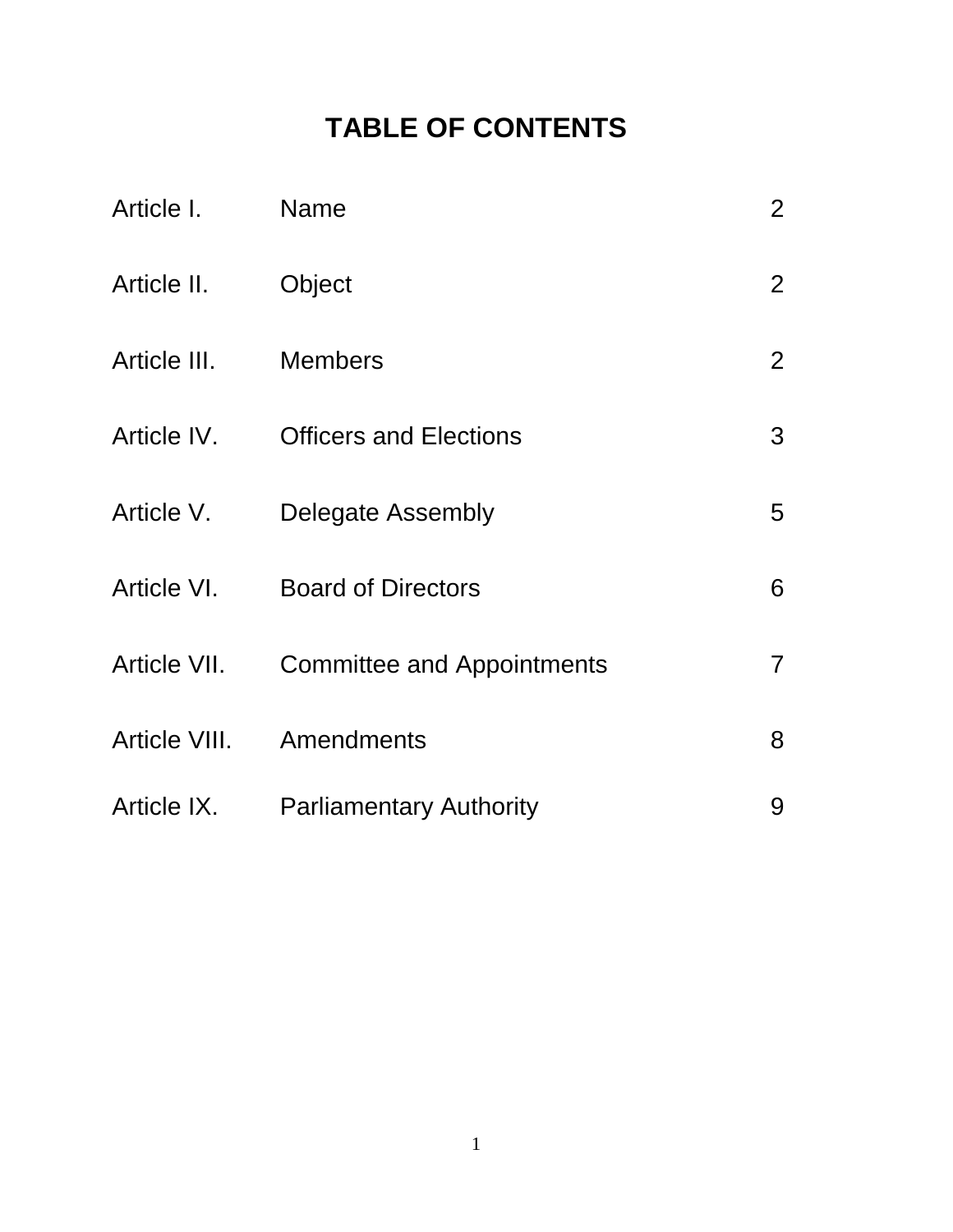### **ARTICLE I. NAME.**

The name of the association shall be the Massachusetts State College Association, Inc. (hereafter called the MSCA).

### **ARTICLE II. OBJECT.**

**Section 1. Purpose.** The purpose of the MSCA shall be to organize and consolidate the efforts of its members to maintain and improve public higher education in the Commonwealth in general and State University education in particular; to develop and advocate policies for improving the welfare of its members; and to negotiate, to submit for approval, and to enforce collective bargaining agreements for its members.

**Section 2. Constitutional Relationships.** The MSCA shall be a member of the Massachusetts Teachers Association (hereinafter, the MTA) and of the National Education Association (hereinafter, the NEA), and the Constitution of the MSCA, and those of its Chapters, shall not be in conflict with the constitutions of the MTA and the NEA. If any provision of this Constitution is held unenforceable, then all remaining provisions of this Constitution shall remain in full force and effect.

### **ARTICLE III. MEMBERS.**

**Section 1. Membership of Chapters.** The members of the faculty and the librarians who are included in the bargaining units represented by the MTA at any public college or public university in the Commonwealth of Massachusetts shall, upon the granting of a charter by the MSCA Board of Directors, comprise a Chapter of the MSCA. Prior to the granting of such a charter, any petitioning Chapter shall submit its constitution to the MSCA Board of Directors for approval.

No constitution of a chapter, including any amendments enacted once a Chapter has become a member, shall be in conflict with the Constitution of the MSCA. All amendments to Chapter constitutions shall be submitted to the MSCA Board of Directors to verify the lack of such conflict. Each Chapter shall submit any amended constitution to the MSCA President's Office for safekeeping.

**Section 2. Membership of Individuals.** Any person who is eligible for membership in a Chapter of the MSCA and who is a member of a bargaining unit represented by the MTA is eligible thereby for membership in the MSCA. Membership in the MSCA shall begin upon the issuance of a formal receipt by the Treasurer of a Chapter, or by another designated agent of the MSCA, for a completed form of application for membership and for a proper instrument for the payment of dues under the provisions of Section 4 of this Article III. Any member of the MSCA shall be in good standing while payment of the dues of such member is current and while his or her eligibility is unimpaired. Only a member who is in good standing may be an Officer, a member of the Board of Directors, a member of any Standing Committee, a member of any Special Committee, or a Delegate to the Delegate Assembly.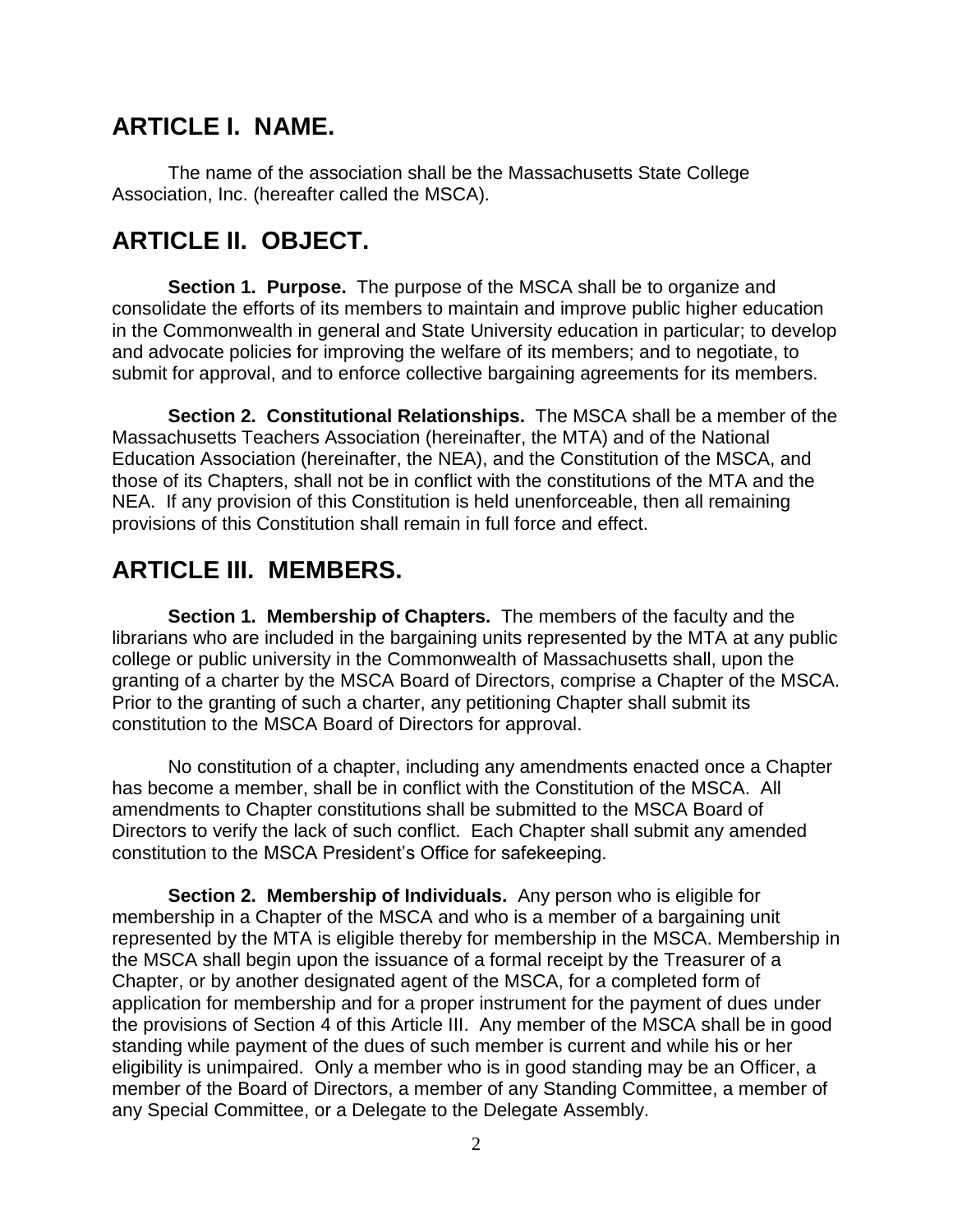For the purposes of serving as an Officer, a member of the Board of Directors, a member of any Standing Committee, a member of any Special Committee, or a Delegate to the Delegate Assembly, good standing shall be determined by membership in the MSCA in no more than one Chapter.

**Section 3. Other Memberships.** Associate membership shall be available to all retired unit members who were members, in good standing, of the MSCA on the date of their retirement. Associate members shall have the right of petition and shall have the right to vote in elections to the Delegate Assembly as determined by their Chapters.

**Section 4. Dues.** The Delegate Assembly shall set the annual dues for all fulltime and part-time members of the MSCA. Annual dues of all members shall be payable by the Chapter to the MSCA on or before October 31 unless the member is on payroll deduction plan, and notice of said plan is filed with the MSCA. Such plan for payroll deduction must be filed on or before September 30 of the academic year and must have the approval of the MSCA Treasurer.

### **ARTICLE IV. OFFICERS AND ELECTIONS.**

**Section 1. Officers.** The Officers of the MSCA shall be a President, a Vice President, a Secretary, and a Treasurer. These Officers shall perform the duties prescribed in this Constitution and in the parliamentary authority adopted in Article IX. All persons elected to Office shall take office on the first day of June next following their election. All persons elected to fill vacancies in the various Offices shall take office upon election.

[a] Special Duties of the President. The President shall be responsible for reporting to the MTA the names of MSCA delegates and designated alternates to the MTA Annual Meeting. The President shall be responsible for reporting to the NEA the names of MSCA delegates and designated alternates to the NEA Representative Assembly.

[b] Special Duty of the Secretary. The Secretary shall be responsible for conducting the election of MSCA delegates and designated alternates to the NEA Representative Assembly.

[c] Special Duties of the Treasurer. The Treasurer shall be responsible for the preparation of a budget. All deduction payments shall be made to the MSCA. The Treasurer shall receive these funds, bill cash-payment members for dues, and transmit amounts due the Chapters, the MTA, and the NEA according to a previously agreedupon plan. The Treasurer shall maintain a roll of the members. The Treasurer shall be bonded. The Treasurer shall be responsible for the determination of each Chapter's delegate allocation for the Annual Meeting of the Delegate Assembly and the MTA Annual Meeting, subject to approval by the Board of Directors.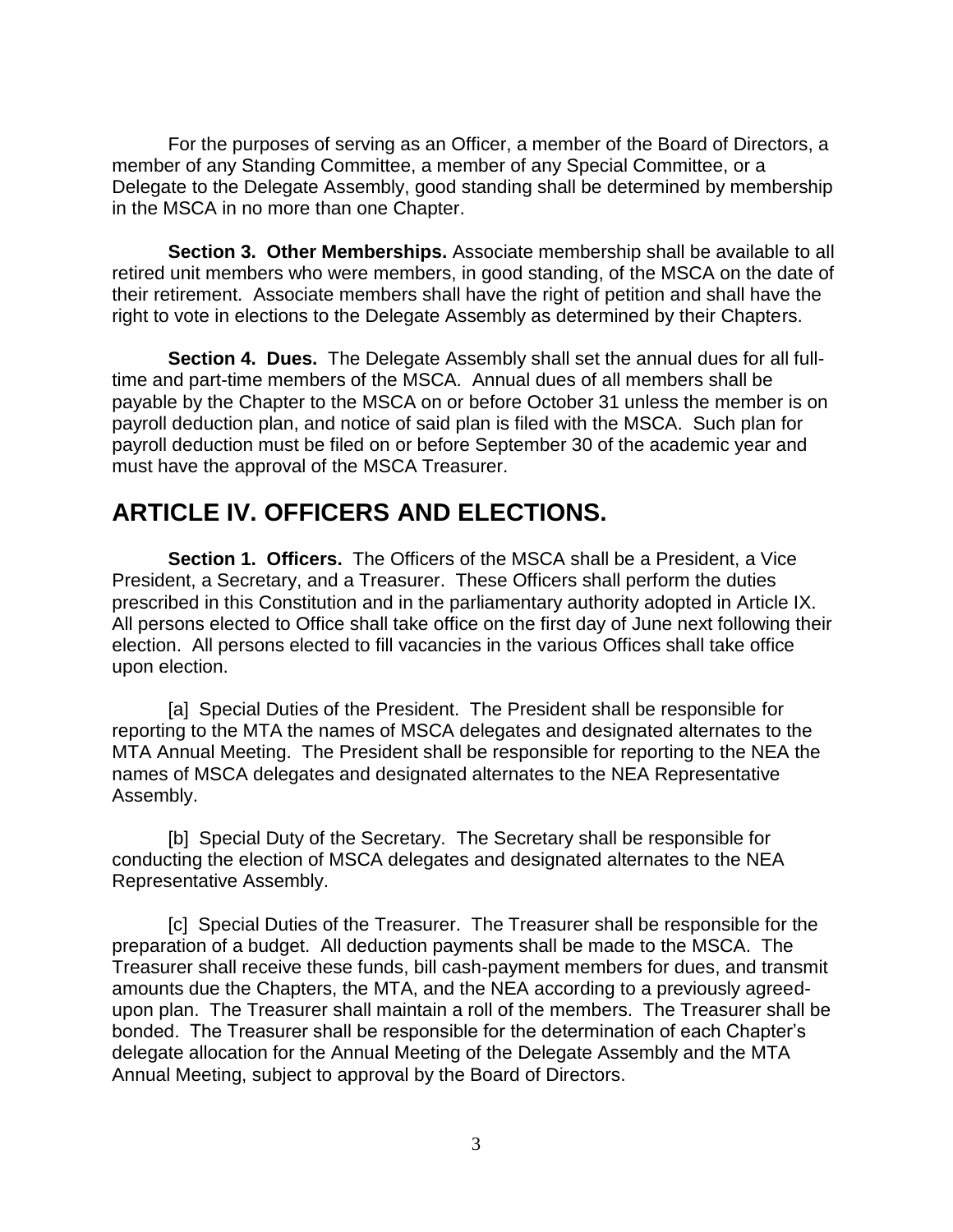**Section 2. Nomination for Offices.** Any member in good standing shall be eligible to be a candidate for office except for members of the MSCA Elections and Credentials Committees.

[a] At any time after November 1 of any odd numbered year, an eligible member shall be required to obtain nomination papers by requesting by certified mail to the MSCA Nominations & Elections Supervisor stating the Office to be sought. The Nominations & Elections Supervisor shall enter the name of the eligible member and the Office to be sought on the nomination papers and deliver them to the eligible member within two weeks. No person shall be a candidate for more than one office.

[b] In order to be certified as a candidate for Office, an eligible member shall be required to obtain at least forty signatures of members in good standing; no more than fifteen shall be counted from a single Chapter. The eligible member shall file nomination papers with the Nominations & Elections Supervisor prior to 5:00 PM of the third Friday of January next following.

[c] The Nominations & Elections Supervisor shall certify that each eligible member's nomination papers have been timely and appropriately filed and shall report the names of the certified candidates and the office sought to the Board of Directors no later than the MSCA Board of Directors meeting next following. The Supervisor shall prepare a ballot on which names shall be entered in order, by lot, without designation of incumbency. A space for write-in candidates shall be provided for each Office. No person shall be a certified candidate save those who have complied with the above designated procedures.

#### **Section 3. Election of Officers.**

[a] Ballots shall be sent to all eligible MSCA members, who shall be certified as eligible voters by the MSCA Treasurer. In order to be eligible to vote, a member shall have paid dues in compliance with Article III, Section 2, by March 15 of an election year.

[b] The Nominations & Elections Supervisor shall publish the names of certified candidates for Officers of the MSCA at least thirty days prior to the election. Election of Officers of the MSCA shall be held at least 30 days after publication of the names of certified candidates. The Nominations & Elections Supervisor shall conduct the election for Officers of the MSCA by direct, secret balloting of the MSCA membership and shall report the elections results to the Assembly prior to its adjournment. The Supervisor shall make a full report of the elections to the MSCA Board of Directors no later than the first Friday in June next following.

[c] The Nominations & Elections Supervisor shall submit all documents regarding the election to the MSCA President's Office for safekeeping.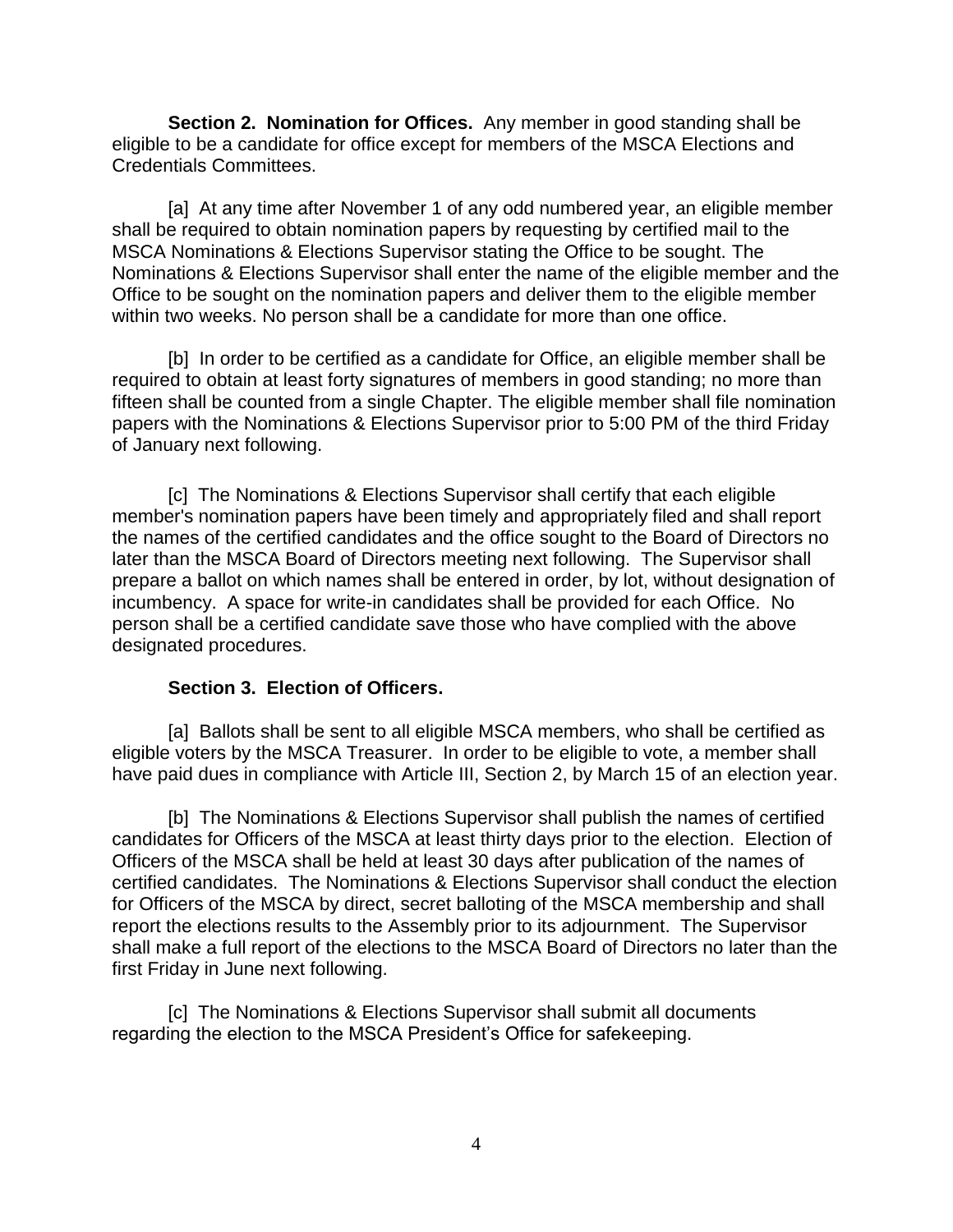**Section 4. Vacancies and Recall.** A vacancy occurring in any Office by reason of resignation, disability or death, shall be filled for the unexpired portion of the term within one calendar month of notice of such vacancy. Unless the Delegate Assembly shall be convened within the said calendar month, the Board of Directors shall fill the vacancy. A vacancy in Office may be created by the MSCA through recall of an Officer, and the vacancy thus created be filled, by the following procedure:

[a] Presentation to the Committee on Elections of a Petition of Recall, which shall state the reasons of the petitioners therefore, signed by no less than fifty percentum (50%) of the members of each of one half (1/2) of the Chapters; followed by

[b] A special meeting of the Delegate Assembly, which shall be convened and moderated by the Nominations and Elections Supervisor, within thirty calendar-days of the presentation of the Petition of Recall, at which the Petition of Recall shall be considered and at which a ballot thereon shall be taken; followed by

[c] Vacancy of the Office if, and only if, the Petition of Recall be sustained by a two-thirds vote of the Delegate Assembly; followed by

[d] Filling of the vacancy by an election to be held at the same special meeting of the Delegate Assembly.

**Section 5. Election of MSCA Delegates to the MTA Annual Meeting.** Each Chapter shall be responsible for the election of its delegates to the MTA Annual Meeting, in accordance with the procedures established by the MTA. Should there be vacancies in any Chapter's delegation, the Board of Directors shall be empowered to fill such vacancies, in accordance with the procedures established by the MTA.

### **ARTICLE V. DELEGATE ASSEMBLY.**

**Section 1. Composition.** There shall be a Delegate Assembly which shall consist of one Delegate from each Chapter for each fifteen full-time equivalent members, or remaining major fraction thereof, in that Chapter. In each Chapter, the Delegates, and designated alternates shall be directly elected for a term of one year by and from the members of the Chapter by secret, written ballot. Each Delegate to the Delegate Assembly shall be entitled to one vote. No member shall be seated as a Delegate from more than one Chapter. The number of Delegates to which a Chapter is entitled shall be based upon the full-time equivalency of the membership of that Chapter indicated on its dues membership form for that membership year, no later than the fifteenth day of February next preceding the Annual Meeting of the Delegate Assembly.

Full-time equivalency of the membership of a Chapter shall be determined by dividing by twelve the sum total of the semester hours taught by members of that Chapter. The Officers of the MSCA shall serve as the officers of the Delegate Assembly, ex officio without vote (unless they shall have been elected Delegates from their respective Chapters).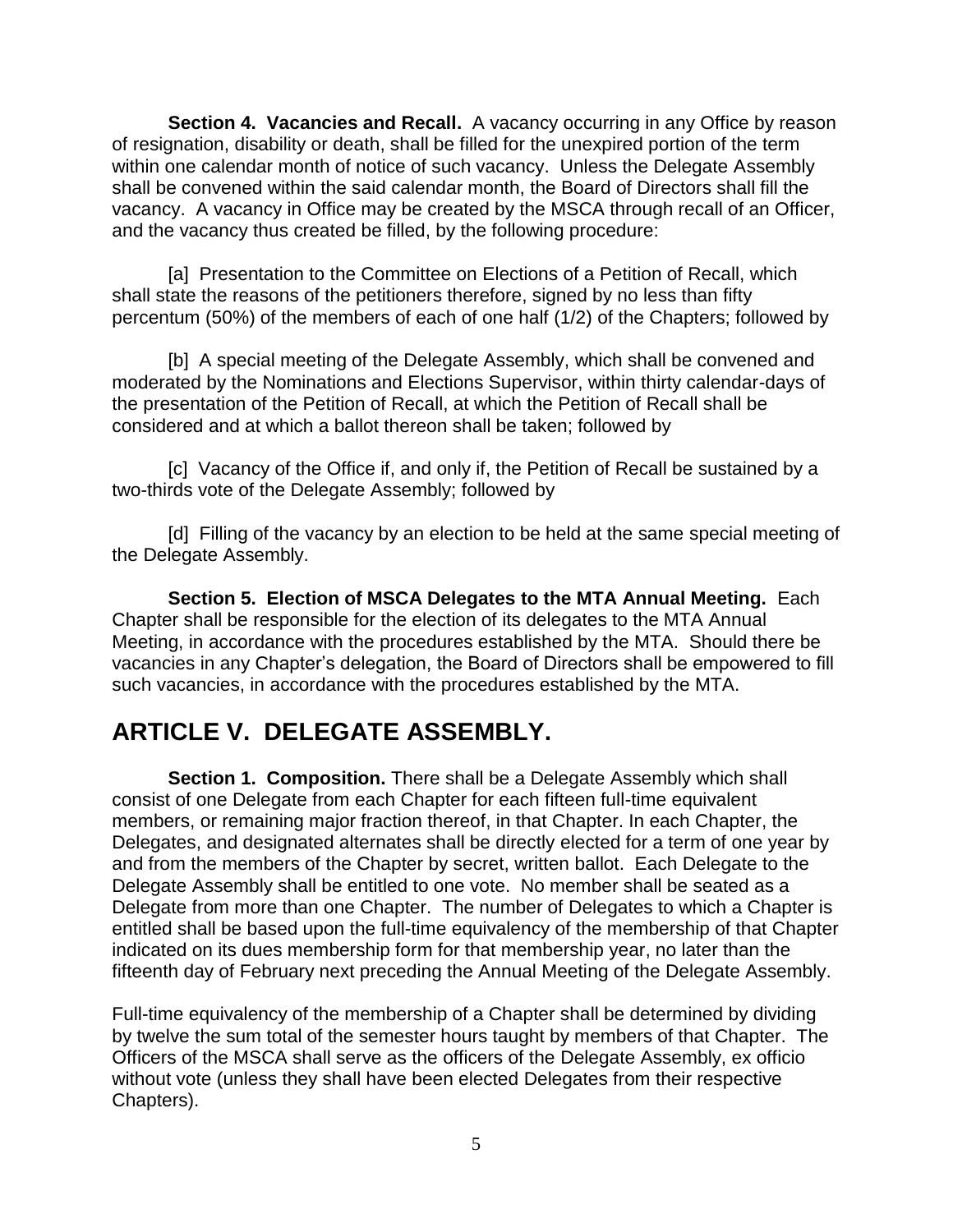**Section 2. Meetings.** The Delegate Assembly shall hold an Annual Meeting on a day determined by the Board of Directors, which day shall be either the last Saturday in April or the first Saturday in May. At least fourteen days prior to the Annual Meeting of the Delegate Assembly, each Chapter shall submit to the President a list of its Delegates and designated alternates. At least seven days prior to the annual meeting of the Delegate Assembly, the President shall report the names of Chapter Delegates and designated alternates to the Credentials Committee.

Special meetings of the Assembly may be called by the Board of Directors, by the Assembly itself, by petition of one-tenth the membership of each Chapter, by petition of one-half the membership of any two Chapters, or by a Petition of Recall presented under the provisions of Article IV, Section 4.

**Section 3. Quorum.** A majority of the delegates in person shall constitute a quorum, but a smaller number may adjourn from time to time without further notice until a quorum is present.

**Section 4. Authority.** The Delegate Assembly shall be the policy-making authority of the MSCA. Its policies, programs and resolutions shall be implemented by the Board of Directors and the Officers. However, Collective Bargaining Agreements shall be ratified by a majority of MSCA members of the appropriate unit present and voting, unless otherwise specified by state law. The fiscal affairs of the MSCA shall be conducted according to a budget approved by the Delegate Assembly, provided that the Board of Directors has the authority to transfer line items.

### **ARTICLE VI. BOARD OF DIRECTORS.**

**Section 1. Composition.** There shall be a Board of Directors consisting of two Directors from each Chapter, one of whom shall be the president of the Chapter, and the other of whom shall be directly elected, in each evenly numbered year, by and from the members of the Chapter by secret, written ballot. The Officers of the MSCA shall serve as the officers of the Board of Directors, ex officio without vote, provided however, that the President may vote if, and only if, that vote will affect the outcome of a question. Each member of the MSCA Board of Directors shall be entitled to one vote. Each Chapter President shall certify, in writing, the name and address of the second Director from the same Chapter.

**Section 2. Meetings.** Regular meetings of the Board shall be called as necessary by the MSCA President or upon petition of five Directors. The MSCA President shall be the presiding officer of the Board.

**Section 3. Responsibility and Authority.** Subject to the provisions of Article V. Section 4, the Board of Directors shall conduct the business of the MSCA between meetings of the Delegate Assembly. The Board shall provide for a periodic audit of the accounts of the Treasurer of the Association. The Board shall receive reports and recommendations from all Standing Committees of the MSCA. The Board shall hire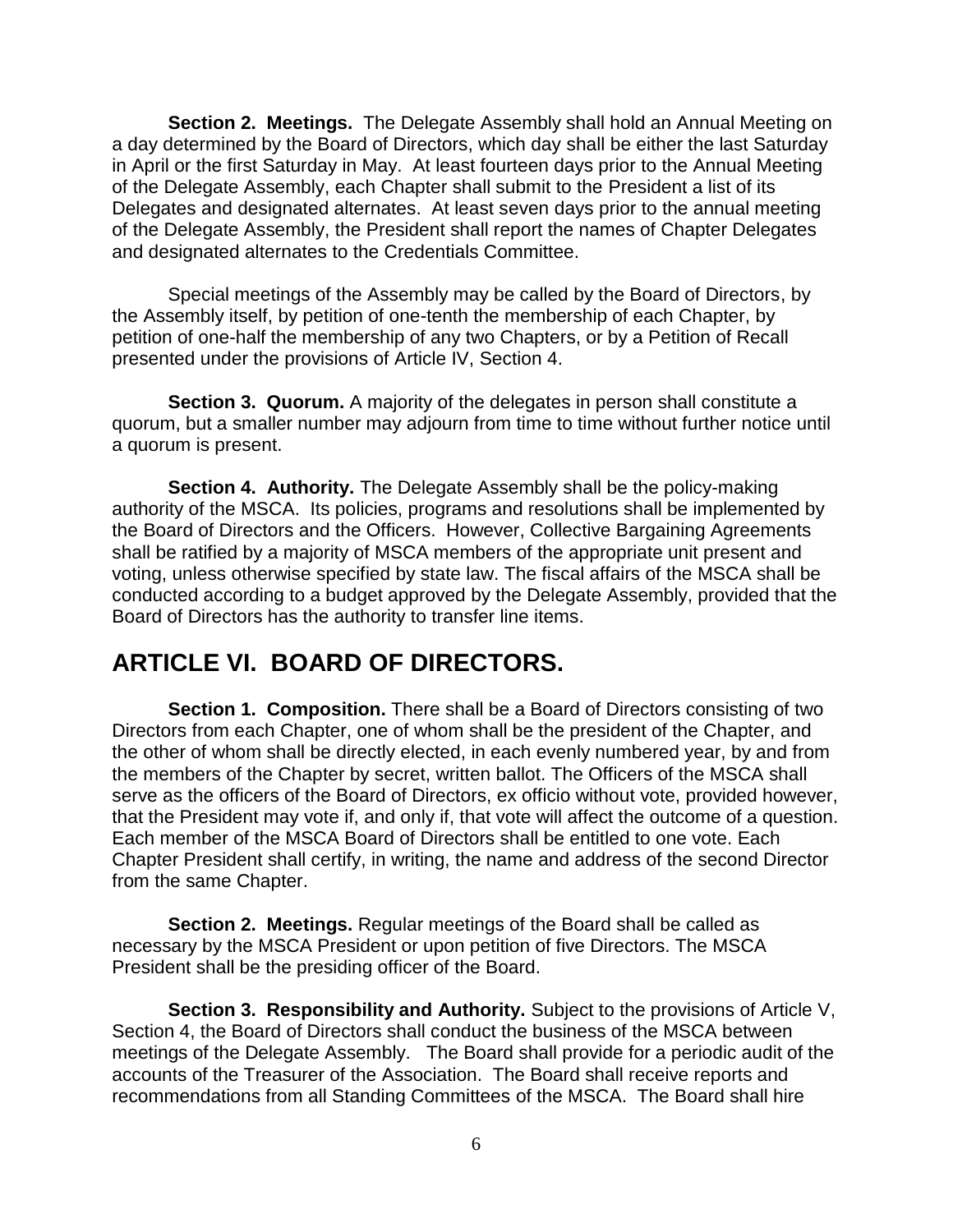and direct personnel as may be necessary to carry out the business of the MSCA. No person shall hold, at one time, two paid positions within the MSCA.

**Section 4. Quorum.** A quorum of the Board of Directors shall consist of 50% plus one of the members of the Board (excluding vacancies but including the MSCA statewide officers who are not otherwise Board members).

### **ARTICLE VII. COMMITTEES AND APPOINTMENTS.**

**Section 1. Standing Committees.** The Standing Committees shall be the Bargaining Committees, a Grievance Committee, a Legislation Committee, an Affirmative Action, Equal Opportunity, Diversity (AA/EO/DIV) Committee, an Elections Committee, a Credentials Committee, and a Librarians Committee. Members of Standing Committees will serve a two year term commencing October of even numbered years and on the date of appointment by the Board of Directors under the provisions of Section 2 of this Article VII; however, no member of the Elections Committee nor of the Credentials Committee shall be a candidate for any Office of the MSCA during his or her term of service in such committee. Each Standing Committee shall consist of one member from and representing each Chapter. Each Standing Committee shall elect its own Chairperson and determine its own quorum.

### **Section 2. Appointments of Members Representing Chapters.**

Chapter members of Standing Committees of the MSCA shall be appointed by confirmation of the Board after first being nominated by the MSCA President. Said nomination(s) shall be made upon the recommendation of the Chapter President.

**Section 3. Bargaining Committees.** The Bargaining Committees shall be responsible for preparing bargaining proposals and for negotiating collective bargaining agreements on behalf of the MSCA. The Bargaining Committees shall submit Bargaining Proposals for approval by the Board before entering into negotiations. The Bargaining Committees shall bring any tentative collective bargaining agreements to the Board of Directors for its recommendation. The Board shall submit such agreements with its recommendation to the MSCA members of the appropriate unit for their approval or disapproval, unless otherwise specified by law.

**Section 4. Grievance Committee**. The Grievance Committee shall be responsible for processing grievances according to the terms and conditions of the collective bargaining agreements and shall act on grievances upon appeal from any Chapter.

**Section 5. Legislation Committee**. The Legislation Committee shall serve as a reservoir and source of information on national and state legislation affecting public higher education and shall recommend appropriate action. It shall endeavor to seek legislation of benefit to the State Universities of the Commonwealth.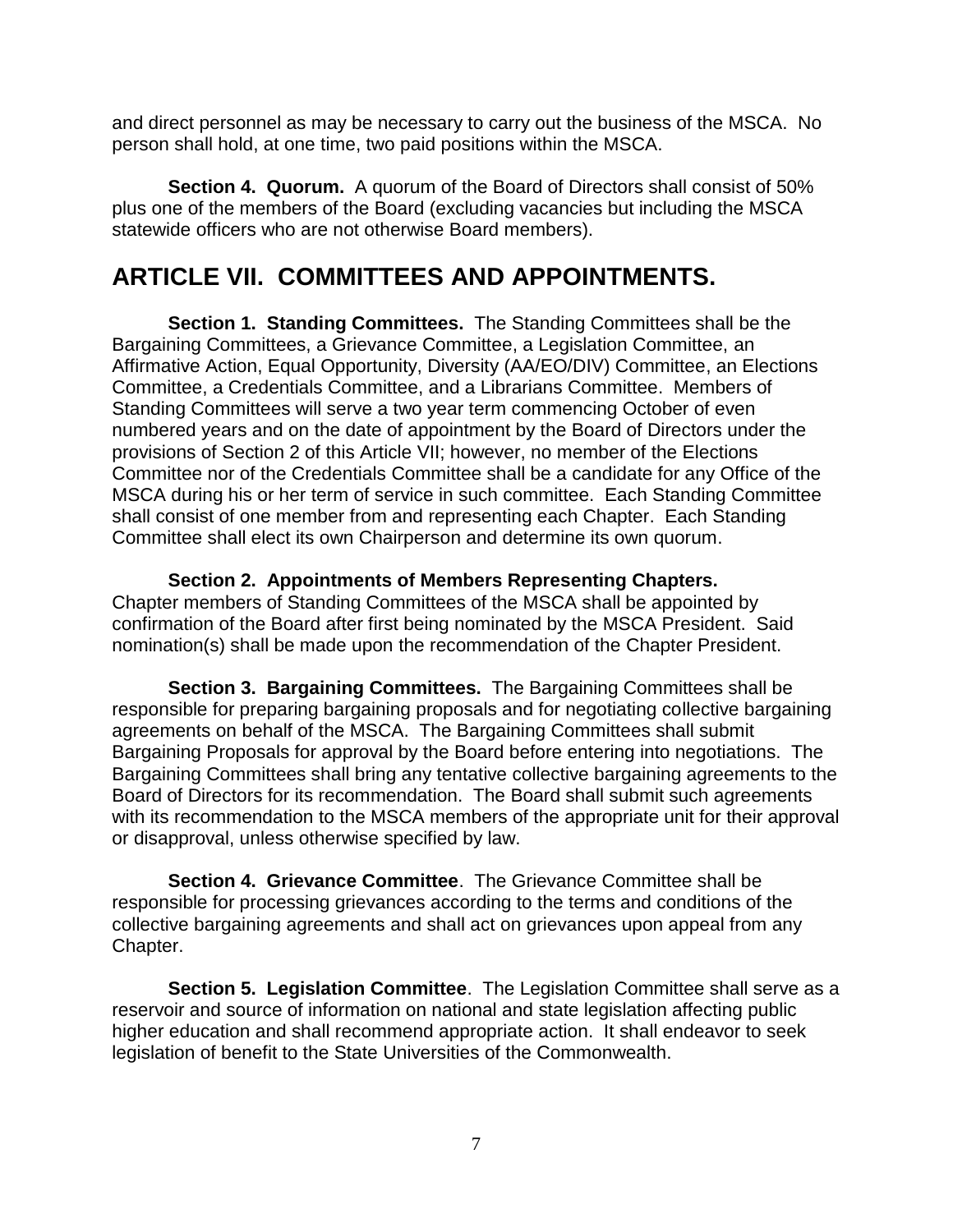**Section 6. The Affirmative Action, Equal Opportunity, Diversity Committee**. The Affirmative Action, Equal Opportunity, Diversity (AA/EO/DIV) Committee shall serve as a liaison between, and a resource for, campus AA/EO/DIV committees. It shall disseminate affirmative action, equal opportunity and diversity information to all members; organize statewide workshops/conferences under the direction of the MSCA; and monitor campus AA/EO/DIV practices. The Committee will monitor compliance with the current "Affirmative Action, Equal Opportunity, Diversity Plan of the State Universities of the Commonwealth of Massachusetts," or its successor. In addition, it shall serve as a resource to the Bargaining Committees to aid them in insuring that the collective bargaining agreements are in concert with affirmative action, equal opportunity and diversity guidelines.

**Section 7. Elections Committee**. The Elections Committee shall conduct and certify nominations and elections of Officers under the provisions of Article IV, Section 2. The title of the chairperson of the Elections Committee shall be Nominations and Elections Supervisor. The Elections Committee shall propose Elections Rules for Members and an Elections Calendar for the Board's adoption no later than the first Friday of December in odd-numbered years.

**Section 8. Credentials Committee**. The Credentials Committee shall prepare, for recommendations to the Annual Meeting of the Delegate Assembly, a list of persons entitled to vote therein in accordance with Article V, Section 1 and Section 2.

**Section 9. Librarians Committee.** The Librarians Committee shall discuss and monitor issues specifically pertaining to the state university libraries and librarians. Working within the structure of the MSCA, the Librarians Committee shall seek to find resolutions to librarians' workplace challenges and advance issues affecting librarians and state university libraries to other members of the MSCA.

**Section 10. Special Committees**. Ad Hoc Committees may be established by the Delegate Assembly, by the Board of Directors, or by the MSCA President.

**Section 11. Role of the President**. The President of the MSCA shall serve as a member of each MSCA Committee, ex officio without vote.

**Section 12. General Provision**. Members of any Committee shall serve at the will of the appointing authority.

### **ARTICLE VIII. AMENDMENTS.**

Amendments to this constitution shall be made by the following methods:

[a] Endorsement by a majority of the members of a Chapter or of the Board of Directors; followed by